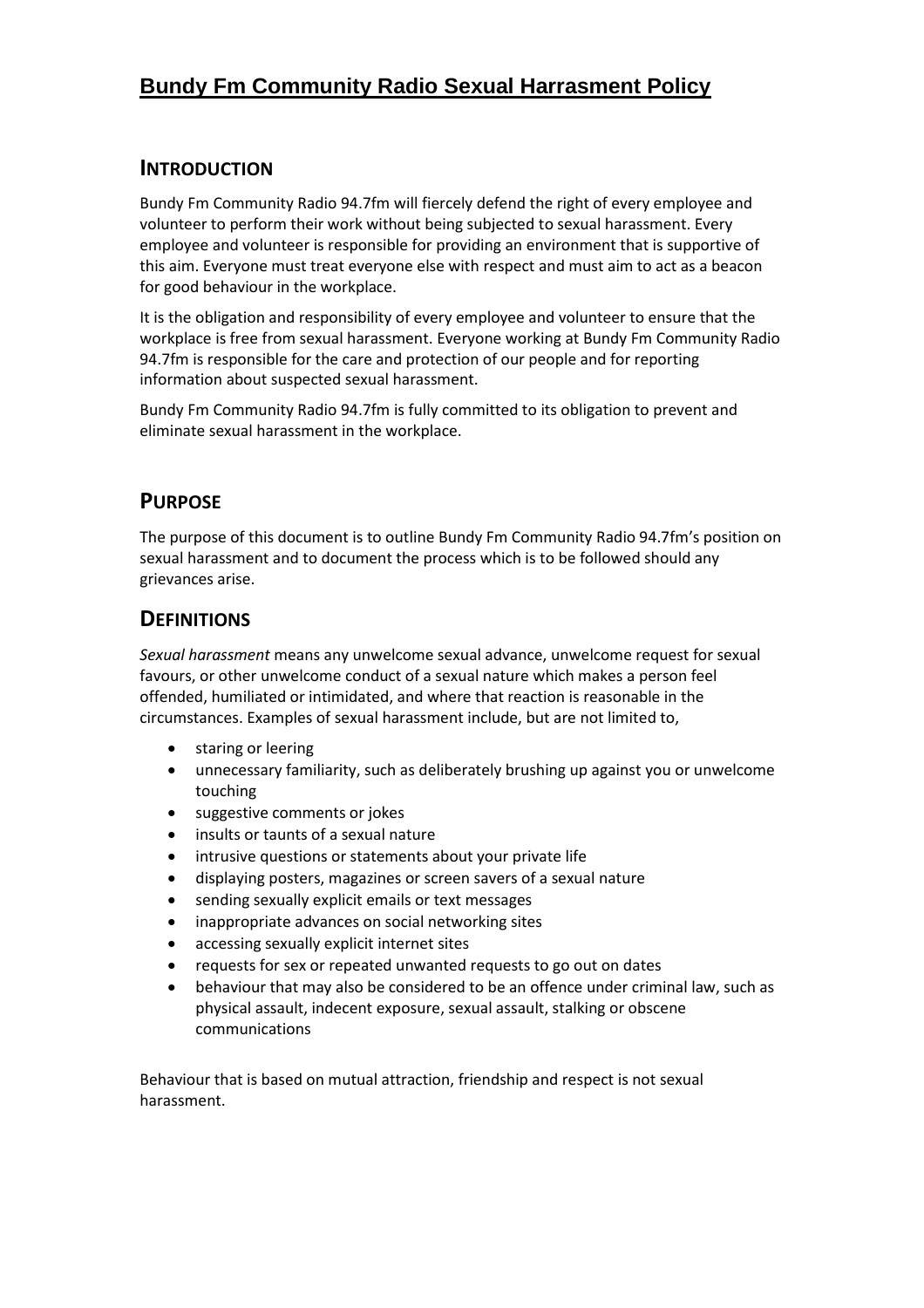## **POLICY**

Bundy Fm Community Radio 94.7fm will not tolerate sexual harassment under any circumstances. Responsibility lies with every Manager, Supervisor and employee/volunteer to ensure that sexual harassment does not occur.

Both federal and state Equal Employment Opportunity legislation provide that sexual harassment is unlawful and establish minimum standards of behaviour for all employees.

This policy applies to conduct that takes place in any work-related context, including conferences, work functions, social events and business trips.

No employee or volunteer at any level should subject any other employee, volunteer, customer or visitor to any form of sexual harassment.

A breach of this policy will result in disciplinary action, up to and including termination of employment.

Bundy Fm Community Radio 94.7fm strongly encourages any employee who feels they have been sexually harassed to take immediate action. If an employee or volunteer feels comfortable in doing so, they can raise the issue with the person directly with a view to resolving the issue by discussion. The employee or volunteer should identify the harassing behaviour, explain that the behaviour is unwelcome and offensive and ask that the behaviour stops.

However, given the seriousness of sexual harassment, we recommend that this discussion happens in consultation with the relevant manager, human resource personnel or CEO.

Alternatively, or in addition, they may report the behaviour in accordance with the relevant procedure. Once a report is made the organisation will determine how the report should be dealt with in accordance with its obligations and this policy.

Any reports of sexual harassment will be treated seriously and promptly with sensitivity. Such reports will be treated as completely confidential but the person the subject of the complaint must be notified under the rules of natural justice. The organisation will protect all those involved in the process from victimisation.

Complainants have the right to determine how to have a complaint treated, to have support or representation throughout the process, and the option to discontinue a complaint at any stage of the process.

The alleged harasser also has the right to have support or representation during any investigation, as well as the right to respond fully to any formal allegations made. There will be no presumptions of guilt and no determination made until a full investigation has been completed.

No employee or volunteer will be treated unfairly as a result of rejecting unwanted advances. Disciplinary action may be taken against anyone who victimises or retaliates against a person who has complained of sexual harassment, or against any employee or volunteer who has been alleged to be a harasser.

All employees and volunteers have the right to seek the assistance of the relevant tribunal or legislative body to assist them in the resolution of any concerns.

Managers or Supervisors who fail to take appropriate corrective action when aware of harassment of a person will be subject to disciplinary action.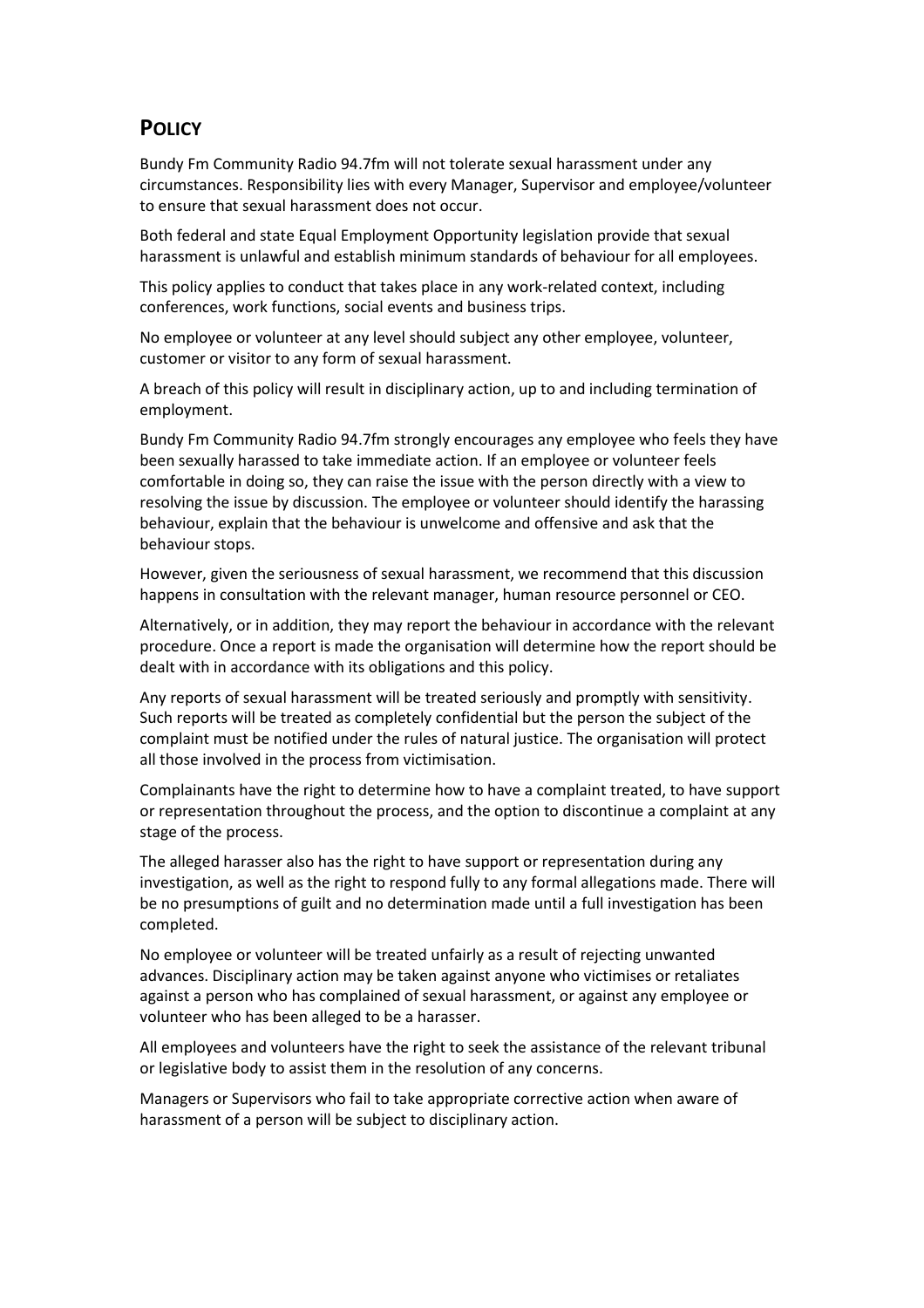# **SEXUAL HARASSMENT PROCEDURES**

## **RESPONSIBILITIES**

It is the responsibility of the Management Board to ensure that:

- they understand and are committed to the rights and entitlements of all employees to attend work and perform their duties, without fear of being sexually harassed in any form;
- they understand what constitutes an act of sexual harassment;
- all reasonable steps are made to eliminate sexual harassment;
- all employees and volunteers are regularly made aware of their obligations in relation to providing a workplace free from sexual harassment;
- they provide an environment which discourages harassment and victimisation and set an example by their own behaviour;
- [if possible] Equal Employment Opportunity Contact Officers are appointed, trained and known to all staff;
- they treat all complaints seriously and confidentially; and
- they take immediate and appropriate corrective action if they become aware of any offensive action or illegal behaviour.

It is the responsibility of management to ensure that:

- policies and procedures are regularly reviewed and (if necessary) amended;
- policies and procedures are complied with;
- regular guidance and education is provided to employees regarding sexual harassment and inappropriate behaviour in the workplace;
- managers are aware of their obligations and responsibilities in relation to sexual harassment, and the rights and entitlements of their employees and volunteers;
- ongoing support and guidance is provided to all employees in relation to the prevention of sexual harassment.

#### **PROCEDURES**

#### **Complaint Process**

Sexual harassment can occur at any level of the organisation, can be experienced by both men and women and may involve a co-worker, volunteer, supervisor, manager, service provider, client or customer. Lack of intent is no defense in sexual harassment cases.

Employees or volunteers who believe they are the subject of sexual harassment should take firm, positive and prompt action.

Where possible, the employee or volunteer should make the perceived harasser(s) aware that they find their behaviour offensive, unwelcome, unacceptable, and that it needs to stop immediately.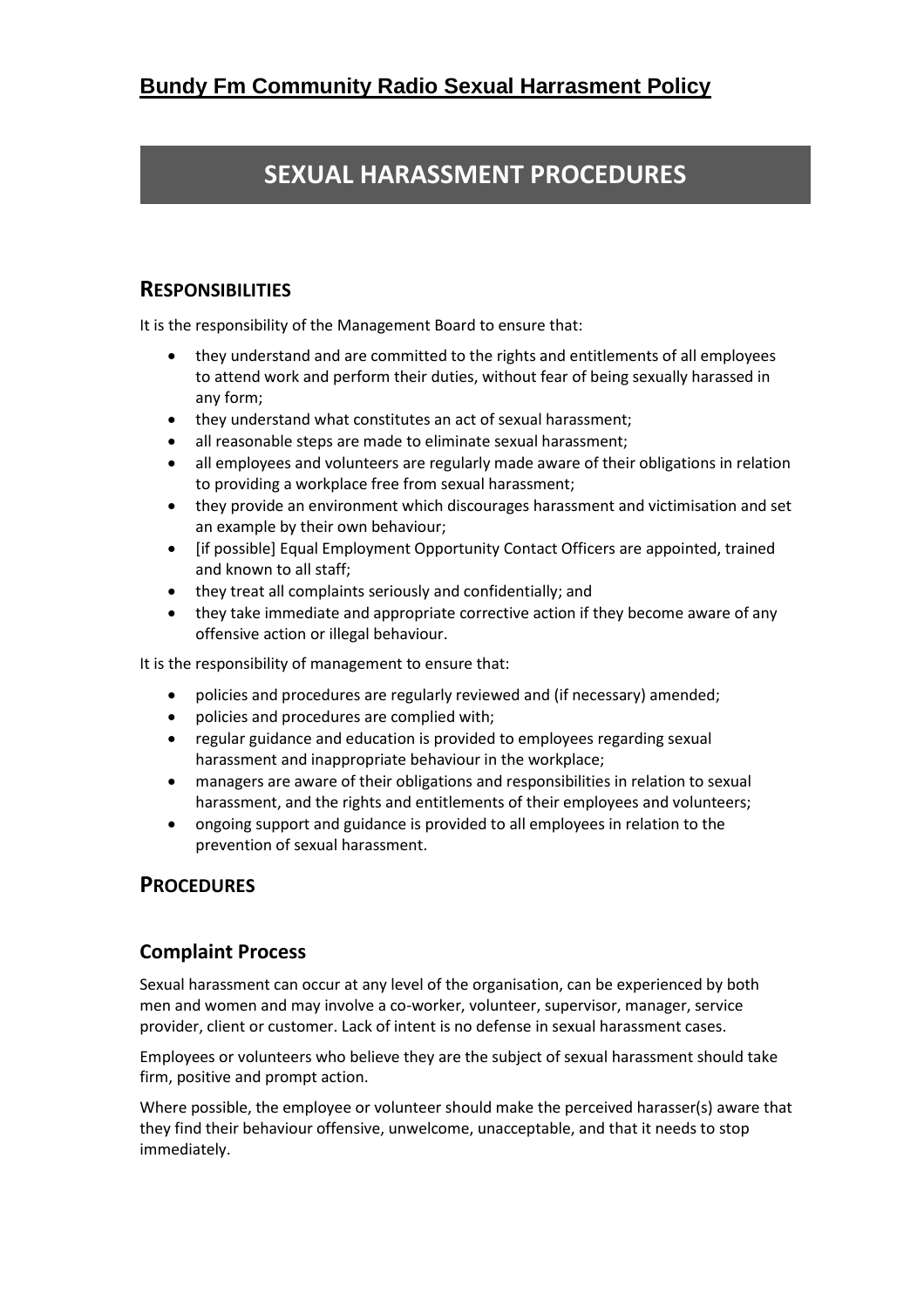If the behaviour continues, or if the employee or volunteer feels unable to speak to the person(s) directly, they should contact their Supervisor or Manager. Alternatively, an employee or volunteer may contact the Human Resources Department or another Manager they feel comfortable with.

The Manager will provide support and ascertain the nature of the complaint and the wishes of the complainant.

#### **Informal Intervention**

The Manager will explain the employee or volunteer's rights and responsibilities under organisation's policy, procedures and Equal Employment Opportunity or anti-discrimination legislation.

Informal intervention may be undertaken through a process of mediation or conciliation. During informal intervention the alleged harasser will be made aware of the allegations being made against them and given the right to respond.

This procedure will be complete when the complainant and the respondent come to an agreement on the procedure to be followed.

#### **Formal Complaints Procedure**

The Manager may be obliged to carry out a formal investigation in relation to a complaint of sexual harassment.

The formal procedure will be co-ordinated by the Manager, who will be guided by the Management Board.

Formal investigations may be conducted internally (by a manager or officer) or by an external investigator.

An investigation involves collecting information about the complaint and then making a finding (on the balance of probabilities) based on the available information as to whether or not the alleged behaviour occurred. Once a finding is made, the investigator will make recommendations about resolving the complaint or implementing disciplinary action (including and up to termination of employment).

The investigator may need to interview the parties involved (which may include the complainant, the respondent, and any witnesses) to obtain information regarding the complaint. The investigator will comprehensively and accurately document all information obtained during the interviews including the parties involved, timing, location, and nature of conduct complained against.

If the investigator considers it appropriate for the safe and efficient conduct of an investigation, workplace participants may be stood down from work or provided with alternative duties during an investigation in which case they will be paid their normal pay during any such period.

Throughout the investigation process, all parties involved in the investigation will be regularly kept informed about the investigation.

Records are to be kept and filed in a confidential and secure place. If no confidential area is available, these notes may be sealed and forwarded to the Human Resources Department or the CEO, and the documents will be maintained, unopened, in a confidential filing system.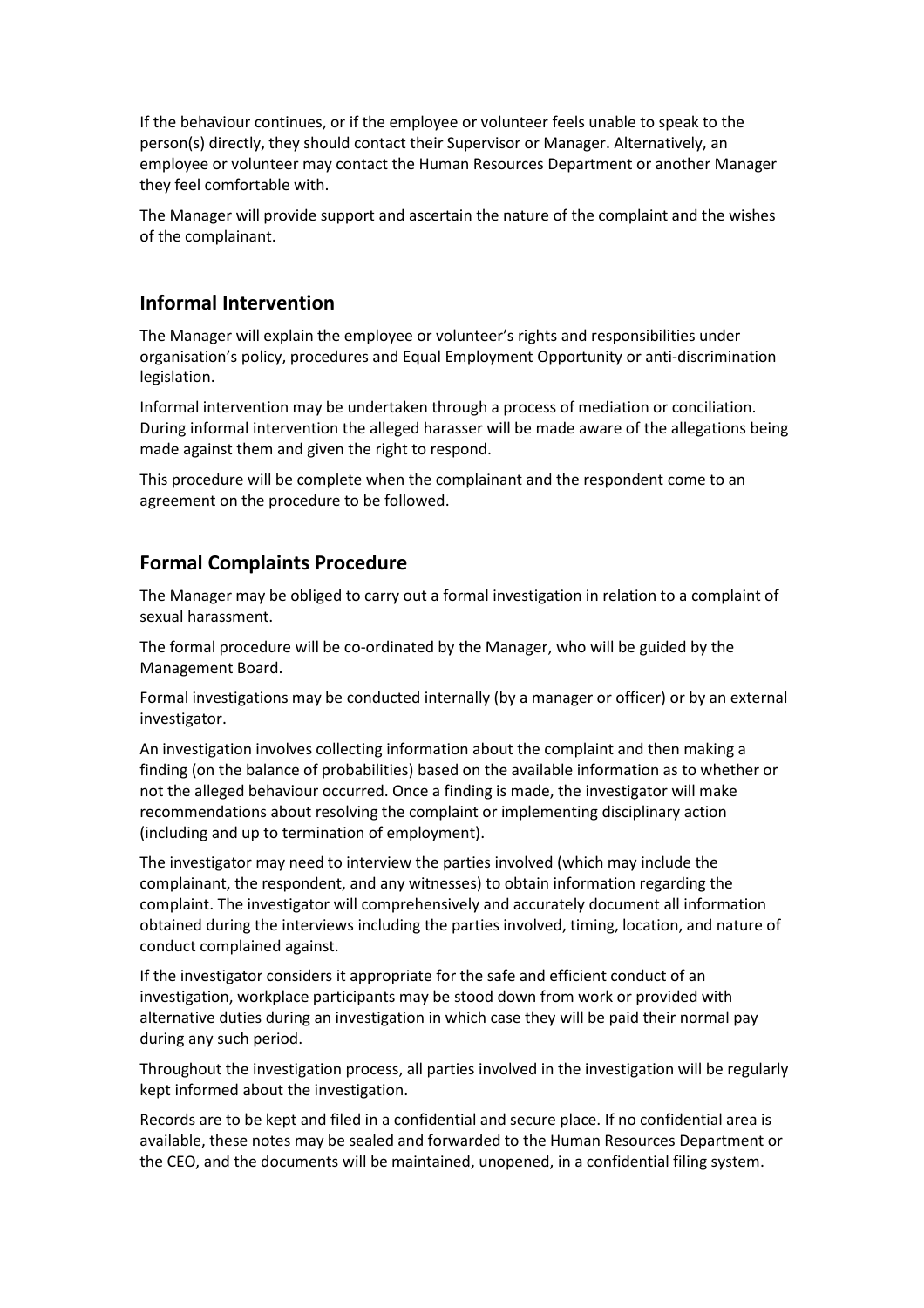These records should be kept for a period of seven years. Under no circumstances will records be placed on the complainant's personnel file.

On the basis of the findings, possible outcomes of the investigation may include, but will not be limited to, any combination of the following:

- Counselling;
- Disciplinary action against the harasser (e.g. demotion, transfer, suspension, probation or dismissal);
- Official warnings that are noted in the respondent's personnel file;
- Disciplinary action against the person who complained if there is strong evidence that the complaint was vexatious or malicious;
- Formal apologies and undertaking that the behaviour will cease;
- Conciliation/mediation conducted by an impartial third party where the parties to the complaint agree to a mutually acceptable resolution;
- Reimbursing any costs associated with the harassment;
- Re-crediting any leave taken as a result of the harassment.

On completion of the investigation, all parties will be informed about the investigation findings and the outcome of the investigation – as appropriate and in line with confidentiality obligations.

Following an investigation concerning a sexual harassment complaint (irrespective of the findings), the Manager will:

- consult with the parties involved to monitor the situation and their wellbeing; and
- educate and remind all employees and volunteers of their obligations and responsibilities in relation to providing a workplace free from harassment.